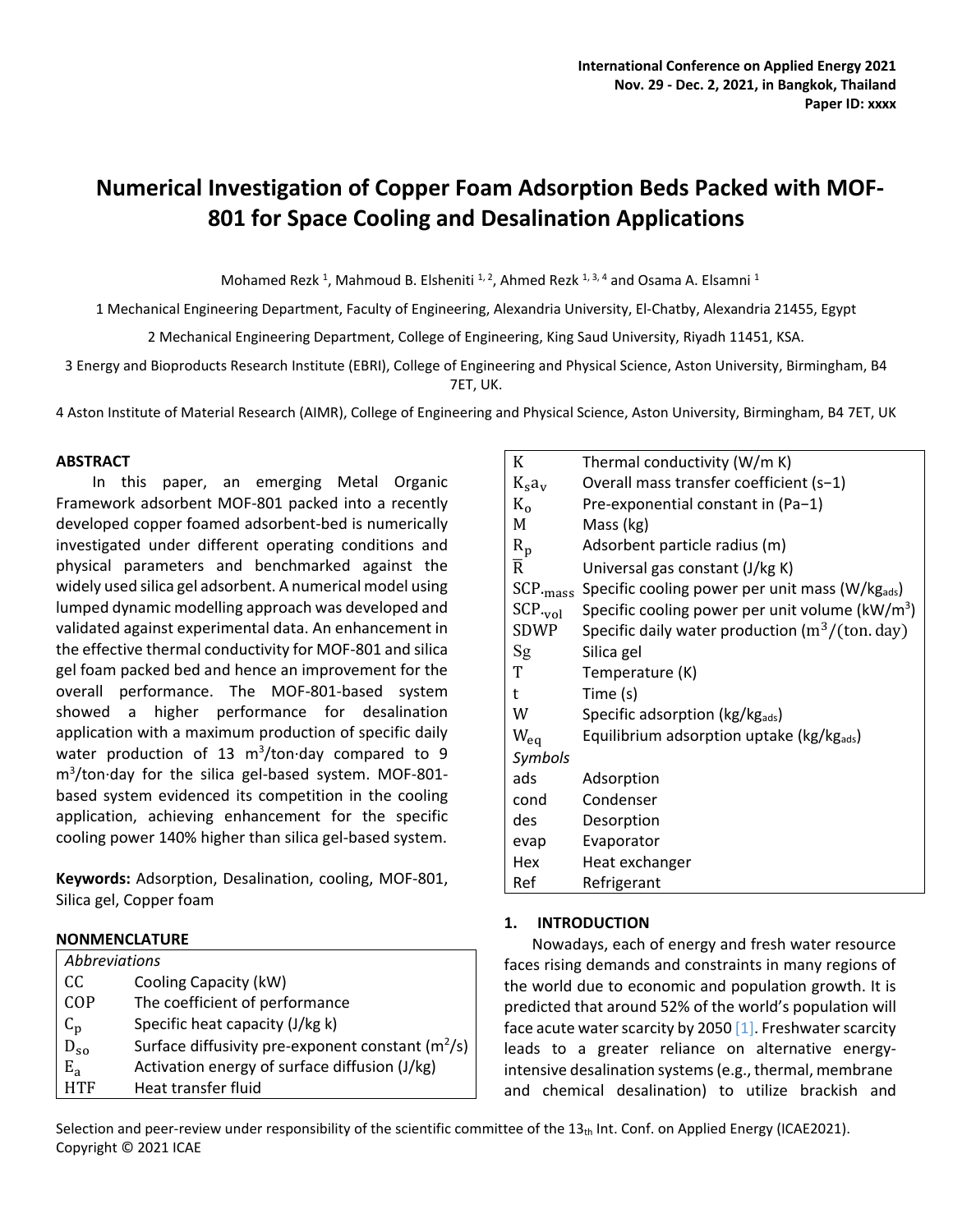

seawater  $[2]$ . Besides, the current energy demand for space cooling tripled since 1990  $\lceil 3 \rceil$ . Of the global energy consumption, the prospected share of space cooling share is almost 16% by 2050  $[4]$ . Additionally, the widely spread conventional cooling systems utilize long-lasting ozone-depleting and global warming refrigerants [5].

Adsorption cooling and desalination systems are the most feasible alternatives utilizing low-grade heat sources (50 - 90 °C), such as solar and waste energy  $[6, 6]$ 7]. In addition, adsorption cooling systems utilize ecofriendly working fluids, such as water, methanol and ethanol [8]. Nevertheless, such systems have the technical challenge of poor heat and mass transfer performance at the core component (i.e., adsorption bed) level, which leads to a relatively heavy and large physical footprint at the system level  $[9]$ . Also, the low COP, low SCP, and high initial cost hindered these systems from commercializing [10].

Many studies have been conducted to overcome these technical problems. Elsheniti et al. [11] investigated the impact of fin density on the overall performance of silica gel packed beds. It was concluded that quadrable fin density doubled the  $\text{SCP}_{\text{mass}}$ , reaching 305 W/kgads, while the system's maximum COP was 0.59 at 130 fins per tube. Askalany et al. [12] investigated the effect of using three different metallic additives materials (aluminium, copper and iron) with different concentrations from 10% to 30% of total mass to enhance the thermal conductivity of the granular activated carbon. Aluminium shows the highest effect on raising the thermal conductivity that using 30% aluminium fillings caused an increase in  $SCP<sub>mass</sub>$  by 100% (from 0.015 kW/kg<sub>ads</sub> to about 0.027 kW. /kg<sub>ads</sub>) and a decrease in cycle time by 50%. Mohammed et al. [13] investigated experimentally and numerically the adsorption and desorption process of silica gel with different particles sizes packed into aluminium foam bed with various pores per inch (PPI) under typical operating conditions. Advanced system performance was



Fig. 1. Schematic diagram for the simulated adsorption chiller Fig. 2. Copper foam bed packed with adsorbent material with detailed copper foam cells filled with adsorbent particles

reported; SCP<sub>mass</sub> of 827 W/kg<sub>ads</sub>, a SCP<sub>vol</sub> of 517 W/m3 and a COP of 0.75 using 20 PPI aluminium foam.

Furukawa [14] investigated a group of zirconium MOFs materials and evaluated their performers based on three criteria: water condensation at low relative pressure, high water uptake capacity, and high recyclability and water stability. Among these materials was MOF-801, which showed an excellent performance with an uptake capacity of 22.5 wt % at  $P/P0 = 0.1$ . Solovyeva [15] has investigated MOF-801 for cooling application, which demonstrated COP and SCP\_mass of 0.67 and 2000 W/kg<sub>ads</sub>, respectively. Kim  $[16]$ proposed MOF-801 for water harvest with infiltration activated MOF-801 in a porous copper foam, improving the overall bed thermal conductivity and enhancing structural rigidity.

This work compares MOF-801 and silica gel, each packed into a copper foamed bed (i.e., MOF-801/copper foam and silica-gel/copper foam) for adsorption cooling and desalination applications. A numerical model using the Matlab platform was used to study the influence of the proposed bed materials on the overall system performance under typical operating conditions for cooling and desalination applications. Additionally, the influence of the operational and geometrical parameters was investigated by changing the operation cycle times at different bed heights.

# **2. SYSTEM DESCRIPTION**

Fig 1 shows a schematic diagram for the simulated two-bed adsorption system. Typically, each adsorbent bed is connected to the evaporator or condenser by flap valves operated by the pressure difference between heat exchangers during adsorption/evaporation and desorption/condensation. Fig 2 illustrates the simulatedadsorbent bed heat exchanger, consisting of plain copper tubes covered by rectangular copper foam packed with the adsorbent granules.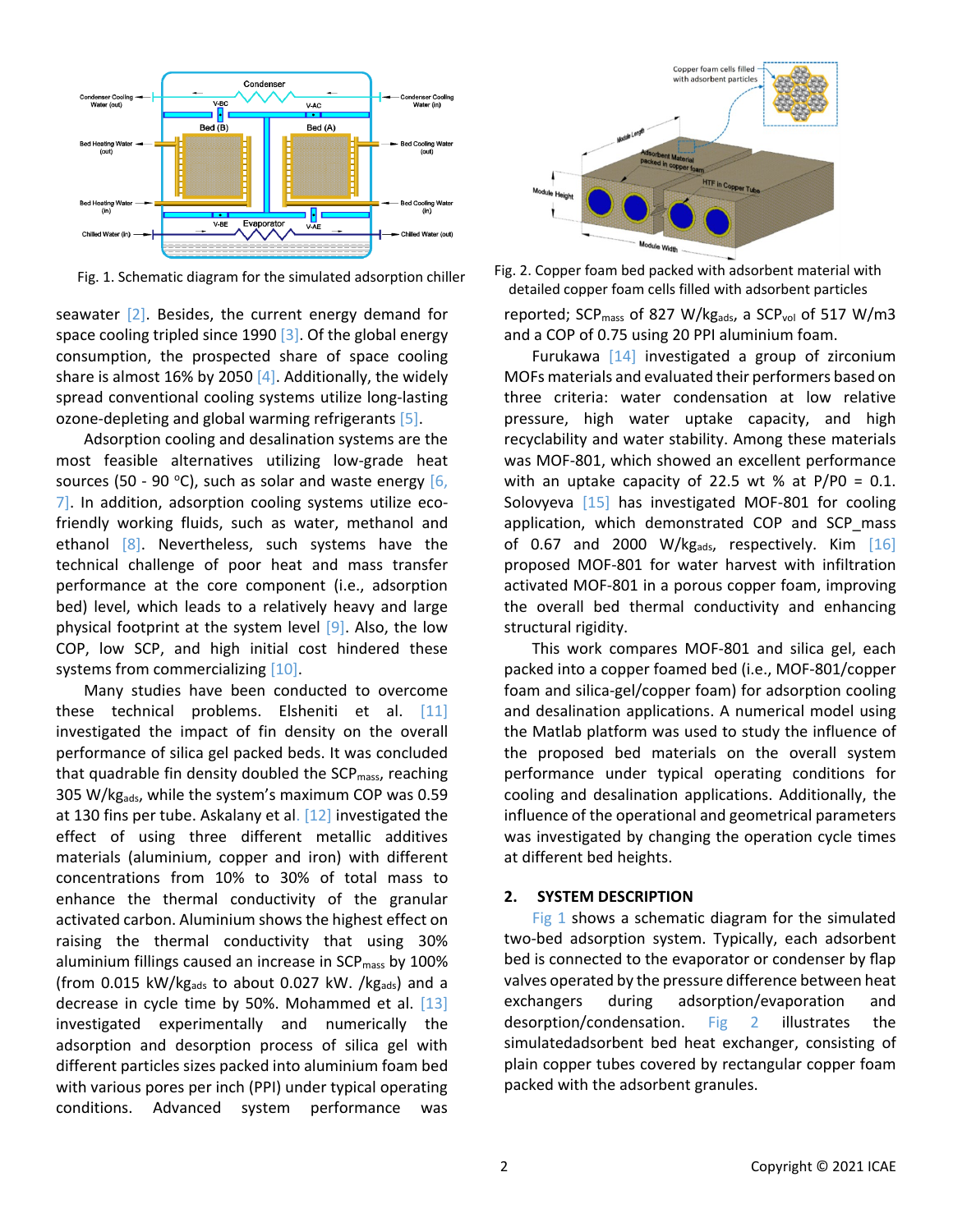

Fig. 3. Validation of proposed isotherm equations with the experimental data

#### *2.1 Adsorption isotherm*

The measured adsorption isotherms at temperatures (15 °C, 25 °C 45 °C and 65 °C) [17] were fitted using series of exponential and polynomial characteristic equations  $(1)-(3)$ .

 $w^* = 2.18865 * exp(-6.61855669E - 4A)$  (A > 6200) (1)  $w^* = 7.6163E - 11A^3 - 1.240E - 6A^2 +$ 6.5914E − 3A − 11.297  $(6200 \geq A$  (2)  $\geq$  4900)  $w^* = -1.763E - 16A^4 - 1.2384E - 12A^3 +$  $2.2088E - 8A^2 - 1.0597E - 4A + 0.419$  $(A < 4900)$  (3)

Where w\* is the uptake value at equilibrium conditions, and A is the adsorption potential, Eq.  $(4)$ .

$$
A = RT \ln \left(\frac{p}{p_s}\right) (0.002(T - 318)) + 1)
$$
 (4)

(P/Ps) denotes the evaporator/bed or condenser/bed pressure ratio during the adsorption and desorption process. The term (0.002\*(T-318)+1) is a correlation factor for fitting the measured isotherms with the proposed equations. Fig. 3 shows the validation for the predicted charactristic equations for MOF-801.

#### *2.2 Adsorption Kinetics*

The linear driving force model (LDF) Eqs.  $(5)-(7)$ , as per Sakoda and Suzuki were used to predict the rate of adsorption/desorption (dw/dt) using the temporal experimentally measured water fractional uptake curves [17].

$$
\frac{dw}{dt} = k_s a_v (w^* - w)
$$
 (5)

$$
k_s a_v = k_0 \exp\left(\frac{-E_a}{\overline{R}T}\right) \tag{6}
$$

$$
k_0 = \frac{F.D_{so}}{R_p^2}
$$
 (7)

The calculated kinetic parameters for MOF-801 are presented in this work, and the used parameters for silica gel from ref. [18] are furnished in Table 1. Fig. 4 shows the validation for the predicted kinetic curves parameters with the measured curves for MOF-801.





# **Table 1** Linear driving force, LDF equation constants.

| Symbol            | MOF-801(This work)     | Silica gel [18]       | Unit             |
|-------------------|------------------------|-----------------------|------------------|
| F.D <sub>so</sub> | $1.30558x10^{-10}$     | 3.81x10-3             | m/s <sup>2</sup> |
| $E_{a}$           | 3.1533x10 <sup>4</sup> | 4.2x10 <sup>4</sup>   | J/mol            |
| $R_p$             | $5x10^{-7}$            | $0.16x10^{-3}$        | m                |
| $k_0$             | 522.23                 | 2.939x10 <sup>6</sup> | $\rm s^{-1}$     |

## *2.3 Adsorption chiller modeling.*

It was assumed that: the adsorbent, adsorbate and heat exchanger metal are instantaneously at the same temperature, neglected heat and mass transfer to the surroundings. The energy balance equations for adsorption/desorption beds, evaporator and condenser are illustrated in Eqs.  $(8)-(10)$  [19].

$$
(\xi M_{w,ads}Cp_{w}(T_{bed})+M_{ads}w_{bed}Cp_{ref}(T_{bed})+M_{ads}Cp_{ads}+M_{Hex,bed}Cp_{Hex,bed})\frac{dT_{bed}}{dt}=(\phi.\partial)M_{ads}\frac{dW_{bed}}{dt}\left[\gamma_{\{h_{g}(T_{Hex})\}}\right]
$$

$$
h_{g}(P_{Hex},T_{bed})\left\{+(1-\gamma)\{h_{g}(P_{Hex},T_{bed})-h_{g}(P_{bed},T_{bed})\}\right\}+(1-\gamma)\{h_{g}(P_{Hex},T_{bed})-h_{g}(P_{bed},T_{bed})\}\right] + (8)
$$

$$
\phi M_{ads}\frac{dW_{bed}}{dt}\Delta H_{ads}+(1-\xi)\sum_{n=1}^{n=N_{bed}}dUA_{bed,k} \times LMTD_{bed}
$$

$$
Cp_{ref,f}(T_{evap})M_{ref,evap}+M_{Hex,evap}Cp_{Hex,evap})\frac{dT_{evap}}{dt}=
$$

$$
UA_{evap} \times LMTD_{evap} + \frac{d}{dt}E_{pump}\phi M_{ads}\frac{dW_{bed}}{dt}\left[(h_{ref,evap,in} - (9) + (1-\gamma_{ref,ed})-M_{ref,cond})\frac{dT_{cond}}{dt}\right]
$$

$$
Cp_{ref,l}(T_{cond})M_{ref,cond}+M_{Hex,cond}Cp_{Hex,cond}\frac{dT_{cond}}{dt}=(1-\gamma_{ref,cond}C)-1-\gamma_{ref,cond}C
$$

$$
Cp_{ads}(T_{cond}-T_{bed})
$$

$$
Cp_{ads}(T_{cond}-T_{bed})
$$

#### *2.4 Bed thermal resistance*

Fig  $5(A)$  shows a control volume of an incremental element from the adsorber bed. Each element consists of a copper tube surrounded by adsorbent material/copper foam. Fig.  $5$  (B) presents a schematic diagram for the bed heat transfer resistances during the heat transfer from/to the heat transfer fluid (HTF) to/from the surrounded vapor during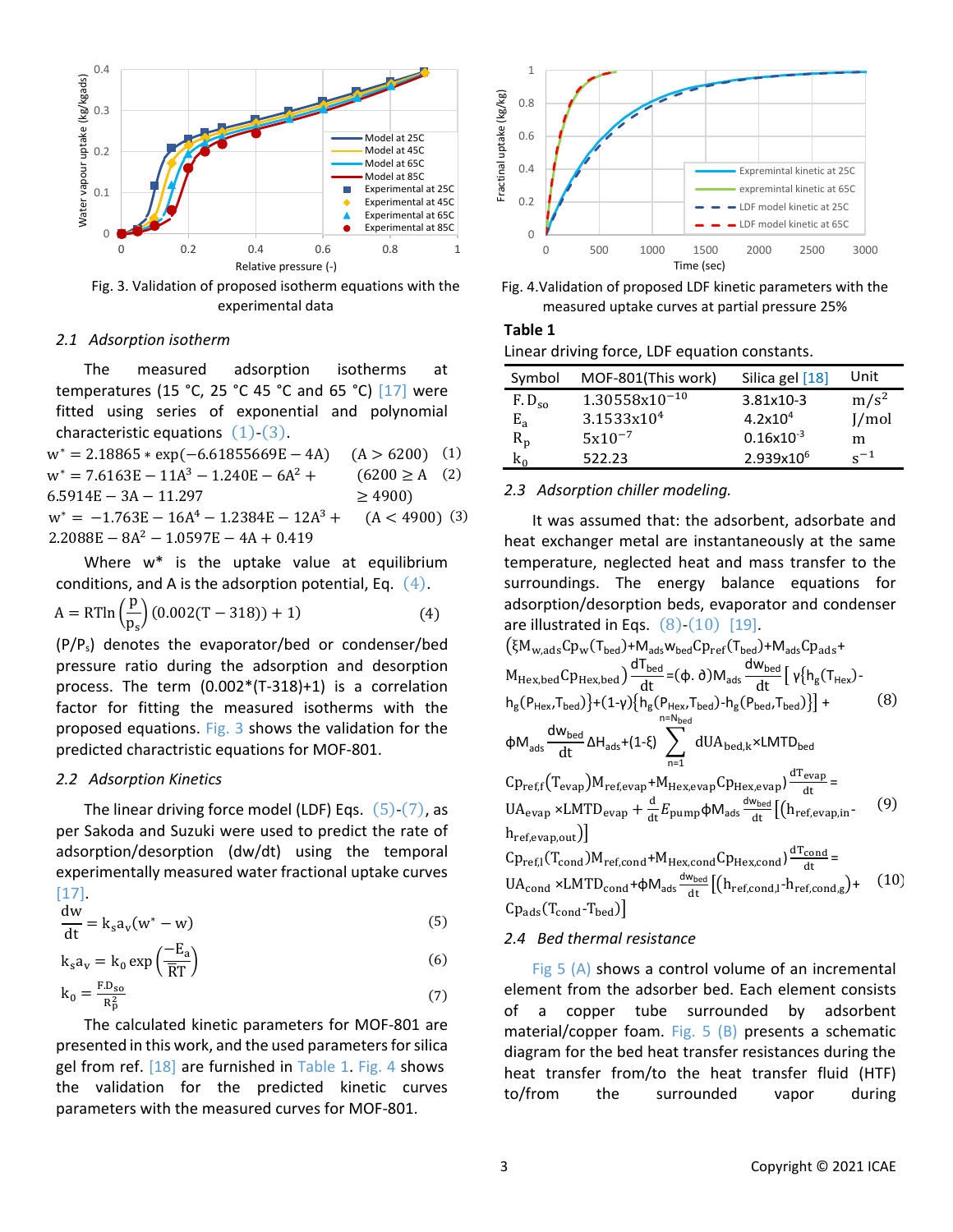desorption/adsorption modes. There are five heat transfer resistances: (R1) radial convection thermal resistance from the HTF fluid stream to the internal tube wall, (R2) radial conduction thermal resistance through the tube wall, (R3) contact thermal resistance between the adsorbent material and tube outside surface and (R4 and R5) two conduction thermal resistances through the adsorbent material in radial and axial direction respectively. The incremental axial conduction thermal resistance through the tube wall was neglected due to its insignificant effect compared to other resistances.





The mathematical formula of the heat transfer resistance is illustrated in Table 2. htc, A, d, k,  $R_{\text{cont}}$  and Lelement denote the convection heat transfer coefficient, surface area, diameter, thermal conductivity, contact thermal resistance and adsorbent element thickness, respectively. Subscripts i, o, t, and ads refer to inside, outside, tube, and adsorbent.

# **Table 2**

Mathematical formula of bed heat transfer resistances.

| Resistance     | Value                                                                  |
|----------------|------------------------------------------------------------------------|
| R1             | 1<br>$htc_{i,bed}A_{i,bed}$                                            |
| R <sub>2</sub> | $ln (d_{p,o} - d_{p,i})$<br>$2\pi k_t L_{element}$                     |
| R3             | $R_{cont}$<br>$\overline{\pi}d_{o}L_{element}$                         |
| R4             | In $\genfrac{(}{)}{}{}{d_{ads}}{d_{p,o}}$<br>$2\pi k_{ads}L_{element}$ |
| R5             | (Lelement)<br>$A_{ads}$ <sub>kads</sub>                                |

# *3. RESULTS*

The influence of changing the operational and geometrical parameters on the overall performance for the adsorption cooling and desalination systems with using MOF-801/copper foam comparing to silicagel/copper foam as adsorption materials were investigated. The effect of the cycle time on the operation performance was studded from 200 s to 1000 s at different bed heights from 20 mm to 32 mm. Fig. 6 to Fig. 9 shows the impact of the cycle time and bed height on the SDWP, CC,  $SCP_{mass}$  and  $SCP_{vol}$  for both materials. The heating, cooling and chilled water tempratures were kept constant at 85 °C, 30 °C and 15 °C respectivily.

## *3.1 The water and cooling production (SDWP and CC)*

Fig. 6 shows that the SDWP for the MOF-801 outperforming silica gel at all cycle times and bed heights. The maximum SDWP for both materials occurs at bed height 20 mm to be 13  $\text{m}^3/\text{(ton day)}$  for MOF-801 at cycle time 300 s compared to 9  $m^3$ /(ton.day) for silica gel at cycle time 200 s. The outperforming performance of the MOF-801 for water production stemmed from its steep isotherm curve, which increases its cycling adsorption uptake compared to silica gel at the same cycle times, as shown in Fig 10. Referring to the difference of the packing densities between the two materials, the mass of MOF-801 equals 48.78 kg compared to 67.95 kg for silica gel at same bed size. Despite this mass difference, the CC for MOF-801 exceeded silica gel at most operation conditions, as shown in Fig. 7. It is noted that the gap of CC between MOF-801 and silica gel is decreasing with the decreasing of cycle times and the increasing of bed height which makes the CC for the silica gel exceed MOF-801 at cycle times below 400 s for bed heights from 20 mm to 24 mm. The maximum CC for both materials achieved at bed height 32 mm to be 16 kW at cycle time 400 s for MOF-801 and 15.2 kW at cycle time 300 s for silica gel.

# *3.2 The specific cooling powers per unit mass and per unit volume (SCPmass and SCPvol)*

Fig. 8 shows that SCP<sub>mass</sub> for MOF-801 outperforming silica gel at all cycle times and bed heights owing to the high cyclic uptake capacity for MOF-801 compared to silica gel. The maximum  $SCP_{mass}$  achieved at bed height 20 mm to be 365 W/kg for MOF-801 at cycle time 300 s compared to 260 W/kg for b silica gel at cycle time 200 s.

As shown in Fig. 9, the SCP<sub>vol</sub> for MOF-801 exceeded silica gel at cycle times more than 400 s for all bed heights. Notably, the increase of the  $\text{SCP}_{\text{vol}}$  for silica gel is more rapidly with the decreasing cycle times compared to MOF-801, which makes the  $SCP<sub>vol</sub>$  for the silica gel exceed MOF-801 at cycle time 200 s and bed heights less than 28 mm. The maximum  $SCP<sub>vol</sub>$  occurs for both materials at bed height 20 mm, reaching 185 kW/m3 for silica gel at cycle time 200 s and 170 kW/m3 for MOF-801 at cycle time 300 s.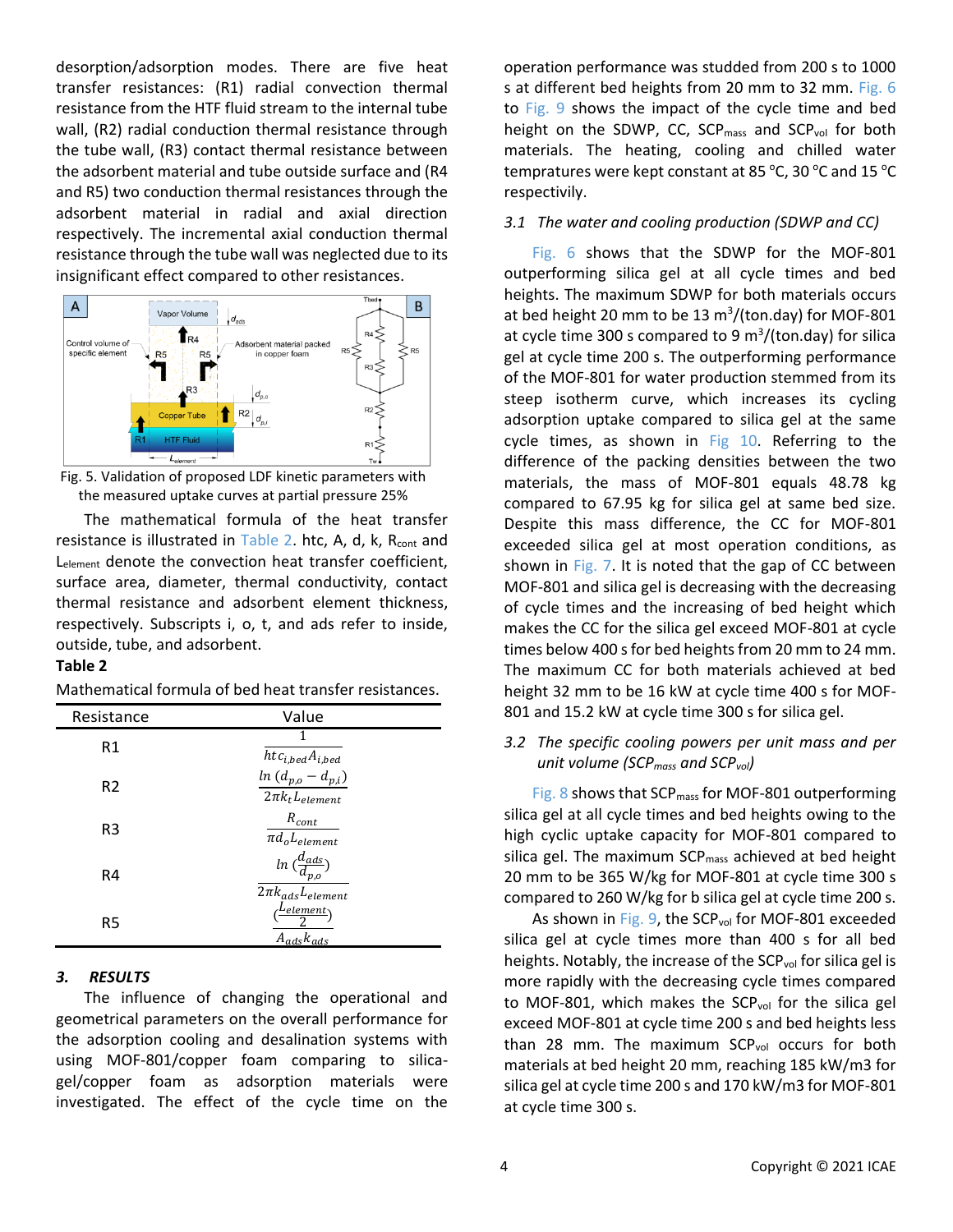

Fig. 8. MOF-801 and Silica-gel each with copper foam (SDWP) Fig 9. MOF-801 and Silica-gel each with copper foam (CC)



**200**





Hm=20 mm (MOF-801)



Fig. 7. Isotherms comparison with ideal cycle superimposed

## *3.3 The Coefficient of performance (COP)*

Decreasing bed heights showed a more significant influence on the COP of silica gel compared to MOF-801. The COP of silica gel outperforming MOF-801 for cycle times more than 400 s at all bed heights, as shown in Fig 11. For low cycle times as in 200 s, the COP of MOF-801 exceeds silica gel for bed height more than 24 mm. The maximum COP for silica gel and MOF-801 is 0.76, 0.7 occurred at cycle time 1000 s and bed height 20 mm.



Fig. 6. MOF-801 and Silica-gel each with copper foam (COP)

| $\leftarrow$ Hm=20 mm (MOF-801)      | $--$ -- Hm=20 mm (Sg)   |  |
|--------------------------------------|-------------------------|--|
| $\longrightarrow$ Hm=24 mm (MOF-801) | $-  - -$ Hm=24 mm (Sg)  |  |
| $\leftarrow$ Hm=28 mm (MOF-801)      | $-$ - $-$ Hm=28 mm (Sg) |  |
| $\longrightarrow$ Hm=32 mm (MOF-801) | $--$ --+ Hm=32 mm (Sg)  |  |
|                                      |                         |  |

# *4. CONCLUSION*

This study compared MOF-801 and silica gel packed into a newly developed copper foamed bed for adsorption cooling and desalination applications. In addition, the influence of changing the cycle times and bed heights on the operation performance were investigated. The following conclusions were drawn: